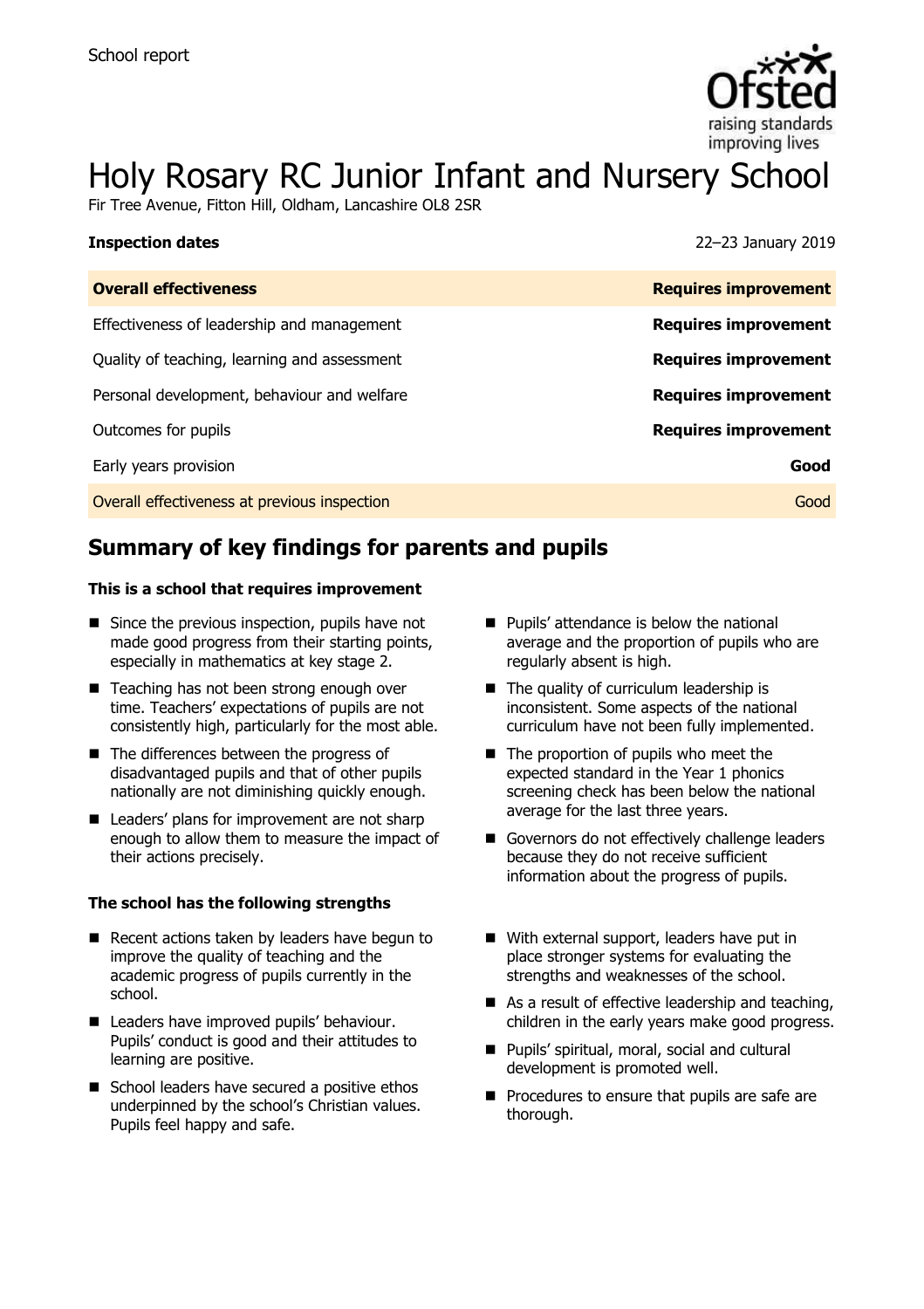

# **Full report**

### **What does the school need to do to improve further?**

- Improve the quality of leadership and management by:
	- developing the role of middle leaders in evaluating and improving standards, particularly in subjects other than English and mathematics
	- ensuring that plans for improvement identify precisely how leaders will judge the impact of their actions
	- ensuring that governors have the information they need about the progress of all groups of pupils so that they can hold leaders more stringently to account.
- Improve the quality of teaching and learning so that they are consistently good or better and enable pupils to make good progress by:
	- ensuring that all teachers have high expectations for pupils' learning
	- providing work that is appropriately challenging for all groups of pupils, including the most able.
- **IMPROVE OUTCOMES for pupils by:** 
	- ensuring that gaps in pupils' learning of mathematics are filled, particularly in key stage 2
	- embedding the national curriculum so that pupils make stronger progress in subjects other than English and mathematics
	- ensuring that the use of the pupil premium funding enables disadvantaged pupils to make stronger progress
	- increasing the proportion of pupils meeting the expected standard in the Year 1 phonics screening check.
- Improve pupils' attendance and reduce the proportion of pupils who are regularly absent.

An external review of the school's use of the pupil premium funding should be undertaken in order to assess how this aspect of leadership and management may be improved.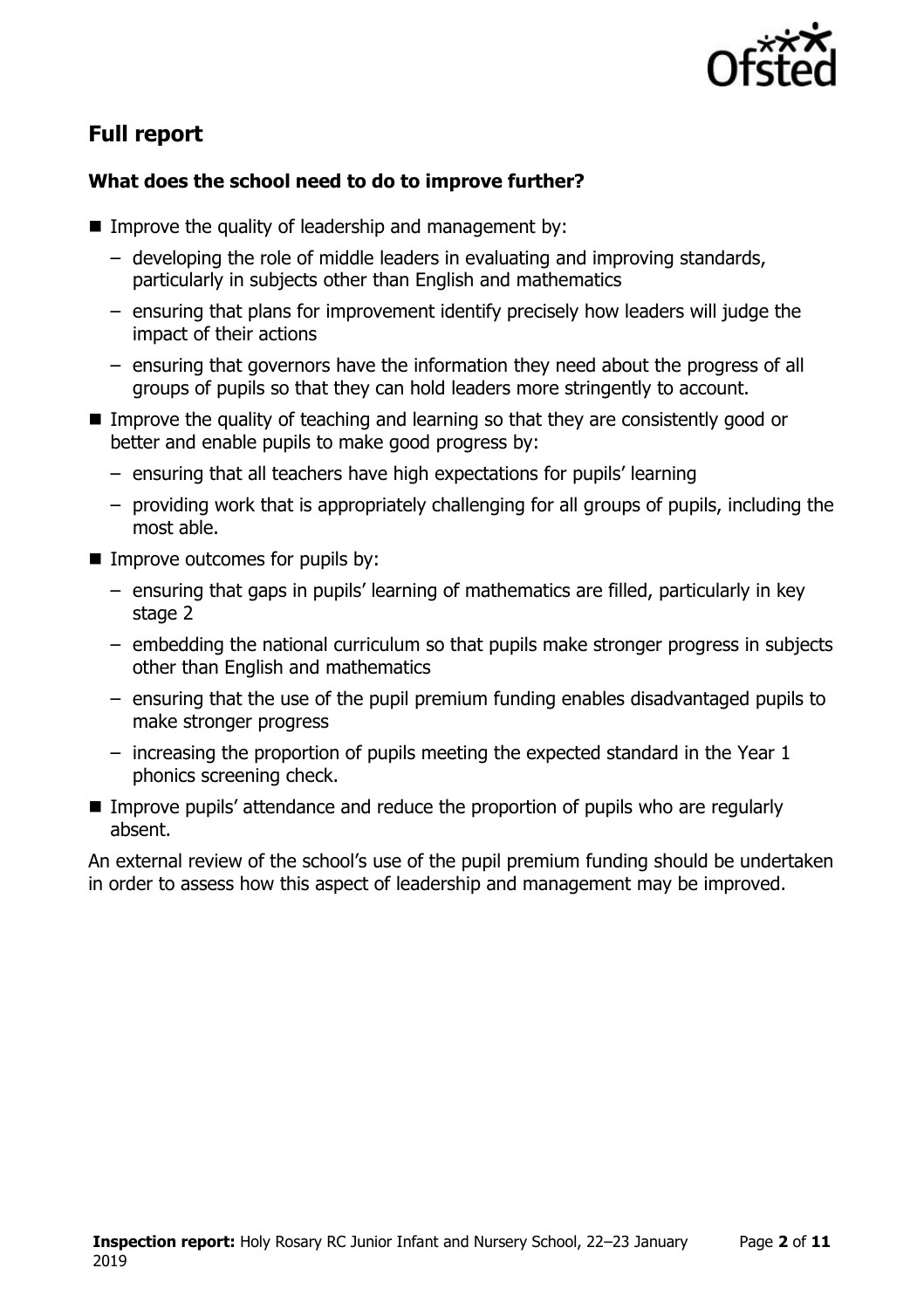

# **Inspection judgements**

#### **Effectiveness of leadership and management Requires improvement**

- The headteacher knows the school and pupils well. She knows what the school needs to do to improve and is committed to bringing about the necessary improvements. Along with governors and senior leaders, she recognises that pupils' achievements in reading, writing and mathematics have not been good enough in recent years, although they are beginning to improve for pupils currently in the school.
- Improvement plans are not sufficiently precise to enable leaders  $-$  including governors – to evaluate the impact of their actions. Consequently, leaders do not have an accurate view of the school's effectiveness.
- Leaders have not ensured that the quality of teaching and learning is consistently good. While there have been recent improvements, inconsistencies remain in teachers' expectations and the extent to which they challenge pupils.
- Leaders understand that weaknesses in the quality of teaching have had a negative impact on pupils' achievement over time. Leaders receive effective support from the local authority and have recently received support from a national leader of education appointed by the diocese. In the short time this support has been in place, it has had a positive impact on the quality of leadership and management and teaching and assessment. At all levels, leaders are developing stronger systems for monitoring and evaluating standards across the curriculum. However, some of these plans are at early stages of development.
- Leaders' use of the pupil premium funding has not successfully diminished differences between the progress and attainment of disadvantaged pupils and those of other pupils nationally. Although leaders have identified potential barriers to disadvantaged pupils' learning, these have not been successfully addressed. Consequently, disadvantaged pupils do not achieve as well as they should.
- The primary sport premium is used to promote pupils' physical development and to broaden the range of opportunities available. Pupils' enjoyment of exercise and sport has been heightened, for example through dance. However, leaders' understanding of the intended impact of some spending is not clear.
- Middle leaders have recently introduced new initiatives to monitor and improve standards across the curriculum. As these plans are at an early stage of development, it is too early to judge their impact on the quality of teaching and pupils' progress.
- The quality of the school's curriculum is improving. Leaders have reviewed it to ensure that it is broad and balanced. While inconsistencies remain, pupils are starting to develop subject-specific skills more successfully, for example in history.
- Leaders work hard to improve pupils' attendance. They have employed an attendance officer in the school and have implemented a number of strategies. For example, all pupils receive an attendance report every half term. The strategies are starting to have a positive impact. However, the proportion of pupils who are regularly absent from school is still too high.
- $\blacksquare$  The headteacher supported by leaders and governors has improved pupils'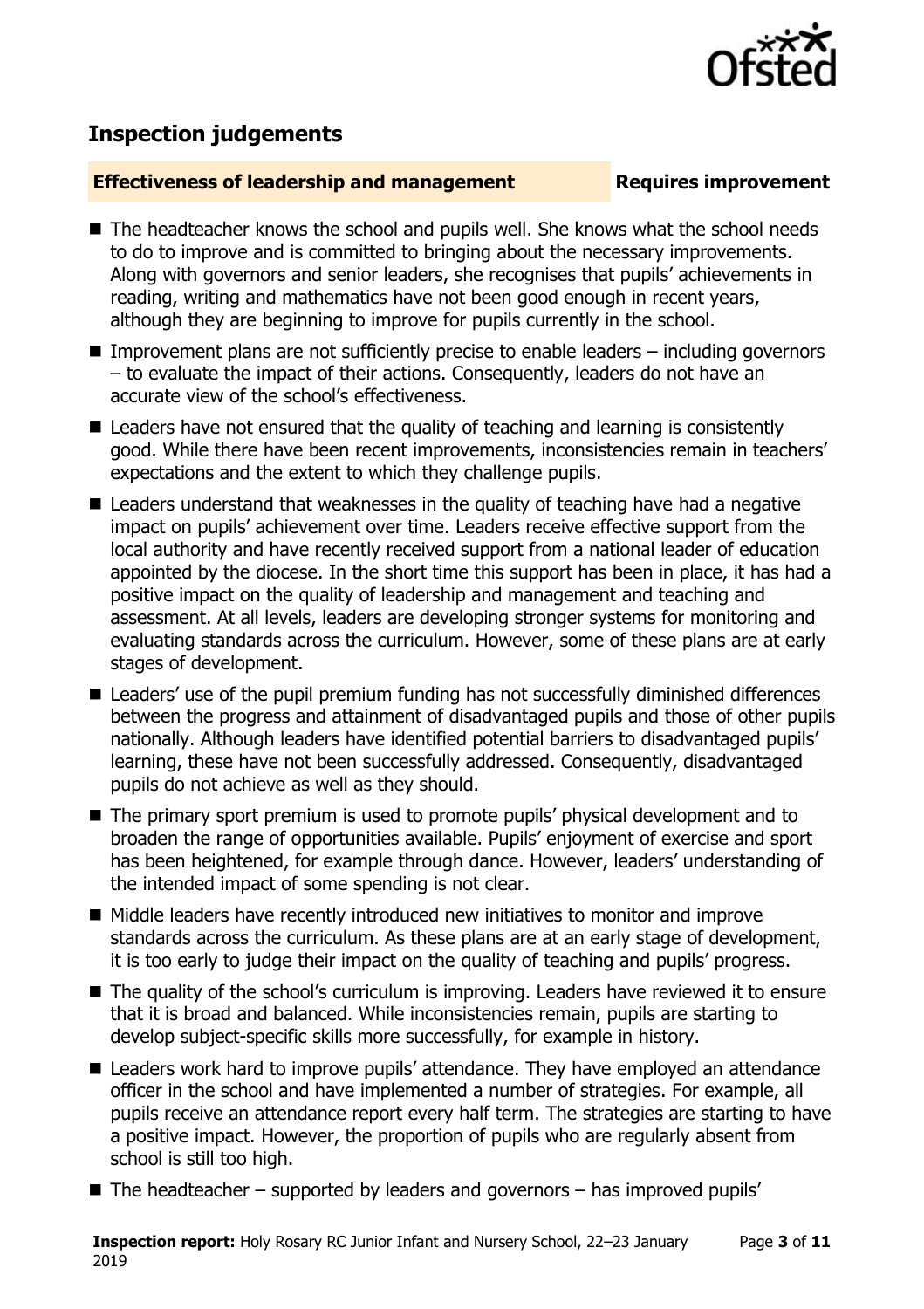

attitudes to learning. Over time, expectations of behaviour and conduct have risen. As a result, the school is a calm, inclusive and safe environment.

- High-quality displays which are evident around school reflect leaders' efforts to create a positive and happy environment. Displays demonstrate leaders' commitment to the wider curriculum and the importance placed on pupils' spiritual, moral, social and cultural development.
- The vast majority of parents and carers feel that their children are happy and safe in school. All of those spoken to during the inspection would recommend the school to others.

#### **Governance of the school**

- Governors are proud of their school. They provide pupils with a stable, happy and inclusive environment. They have maintained and strengthened this Christian community, despite the school losing its local parish. The school's strong Christian ethos very effectively promotes pupils' spiritual and moral development.
- Governors receive regular reports from the headteacher and other leaders on the quality of teaching and pupils' achievement. Although they have a broad overview of assessment information, they do not have an accurate understanding of the performance of different groups of pupils. Records of meetings show that governors do not always probe beneath the surface and ask challenging questions about pupils' performance. They are aware of how the pupil premium funding is being spent but have limited knowledge about its impact on raising standards for disadvantaged pupils.
- Governors review the school's key policies and ensure that safeguarding systems are robust.

### **Safeguarding**

- The arrangements for safeguarding are effective. Pupils are well cared for in school and their safety is a key priority. The school's pastoral care ensures that pupils and families are supported well.
- There are secure systems and protocols to record and act upon any concerns about pupils. There are established links with a range of external agencies which support the work staff do to keep children safe. Parents' positive comments demonstrate the confidence they have in the effectiveness of the school's approach.
- **Pupils say that they feel safe and happy in school. They know about different forms of** bullying and say that, if they have concerns, they know who to speak to and how to deal with them. They say that staff take concerns seriously and 'sort things out'.
- Staff and governors are trained appropriately to carry out their respective roles in keeping children safe. Policies, procedures and records are up to date and fit for purpose. These include risk assessments and an accident log. Staff are vigilant in monitoring pupils for signs of risk.

#### **Quality of teaching, learning and assessment Fig. 2.1 Requires improvement**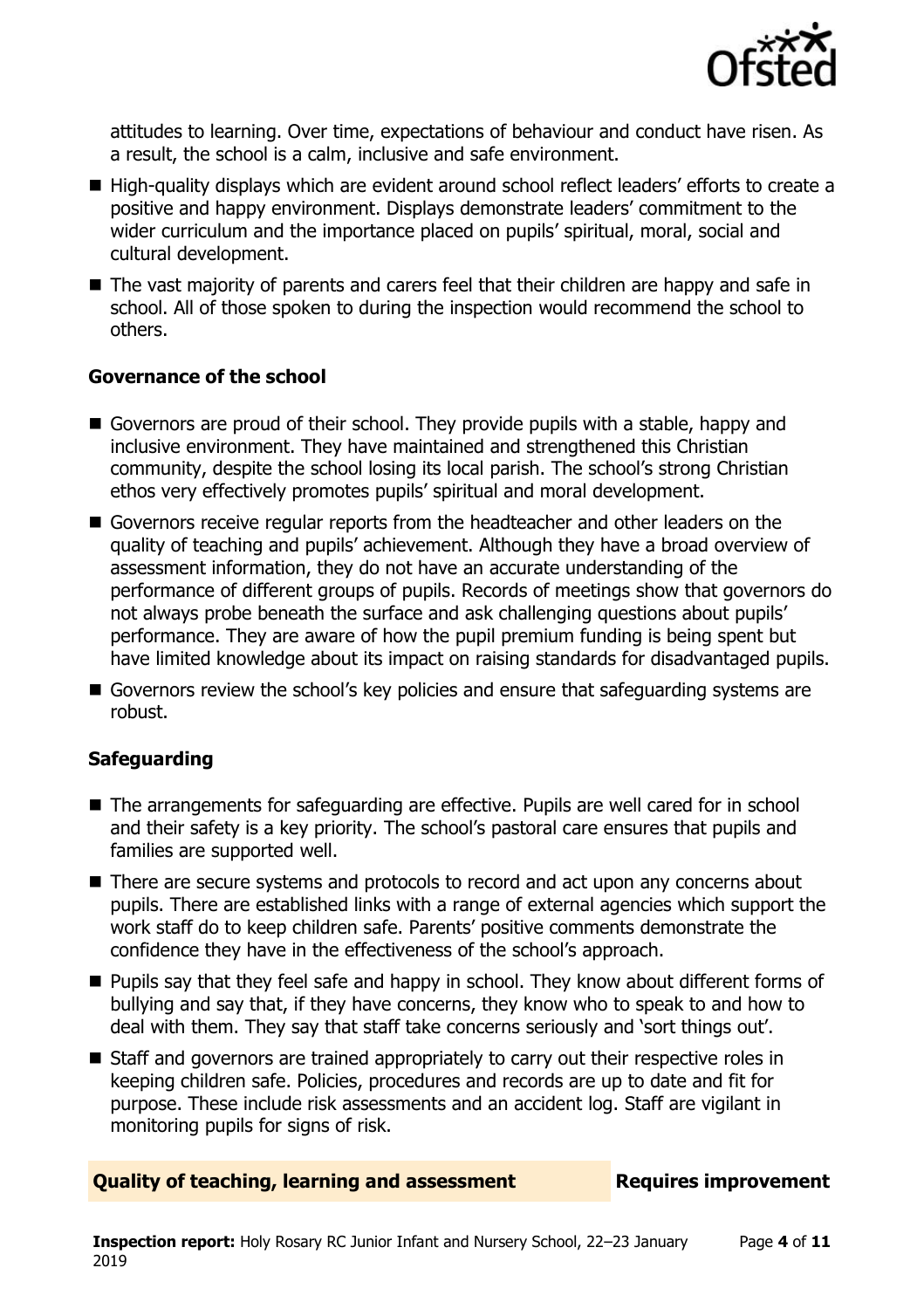

- Although improving, the quality of teaching and learning across the school is variable. Teachers do not have consistently high expectations of what pupils can achieve. This contributes to uneven progress across different subjects and explains why pupils' outcomes  $-$  especially in key stage  $2 -$  have declined.
- Where the quality of teaching and learning is most effective, pupils build upon their previous learning. Teachers take account of gaps in pupils' knowledge and understanding, have high expectations of what pupils are capable of and match work closely to meet pupils' needs. This is not the case in all classes.
- Teachers now plan more precisely how to support and challenge pupils' number skills in mathematics. However, some of the most able key stage 2 pupils say they find mathematics activities too easy. Pupils do not have regular opportunities to develop their problem-solving and reasoning skills so these skills are underdeveloped.
- The teaching of writing is developing well. Work in pupils' books shows that pupils across the school are making stronger progress. For example, they produced some high-quality work in Year 6 when writing about Macbeth because of high expectations and well-planned activities. However, pupils do not regularly develop, consolidate and apply their grammar, punctuation and spelling skills in subjects other than English.
- Adults are kind and caring and enjoy working with their pupils. Relationships are overwhelmingly positive. This is evident in the way adults and children interact with each other.
- Over time, the teaching of phonics has not been consistently good. This year, the school has implemented a systematic programme for the teaching of phonics. This is at an early stage of development but the approach is starting to improve standards.
- Recently, staff and leaders have worked to improve the accuracy of their assessment of pupils. They work with other schools and with each other to ensure that assessment information is more reliable. Staff now use this information carefully to review pupils' achievement regularly and identify where further improvement in teaching is needed.

### **Personal development, behaviour and welfare Fig. 2.1 Requires improvement**

### **Personal development and welfare**

- The school's work to promote pupils' personal development and welfare is good.
- Leaders have created a welcoming and inclusive ethos. Pupils feel safe and trust that staff will support and help them with any concerns they have.
- A council led by two members of staff develops and promotes pupils' well-being. Each class teacher plans age-related activities to support and monitor it. As a result, pupils feel happy and well looked after.
- $\blacksquare$  The school promotes '10 Values' including kindness, respect and loyalty which pupils know and discuss. These values form the basis of assemblies and personal, social and health education, and help leaders to promote fundamental British values.
- All pupils in key stage 2 take the 'Oldham Pledge' and work towards achieving milestones based on citizenship. This too helps prepare them for life in modern Britain.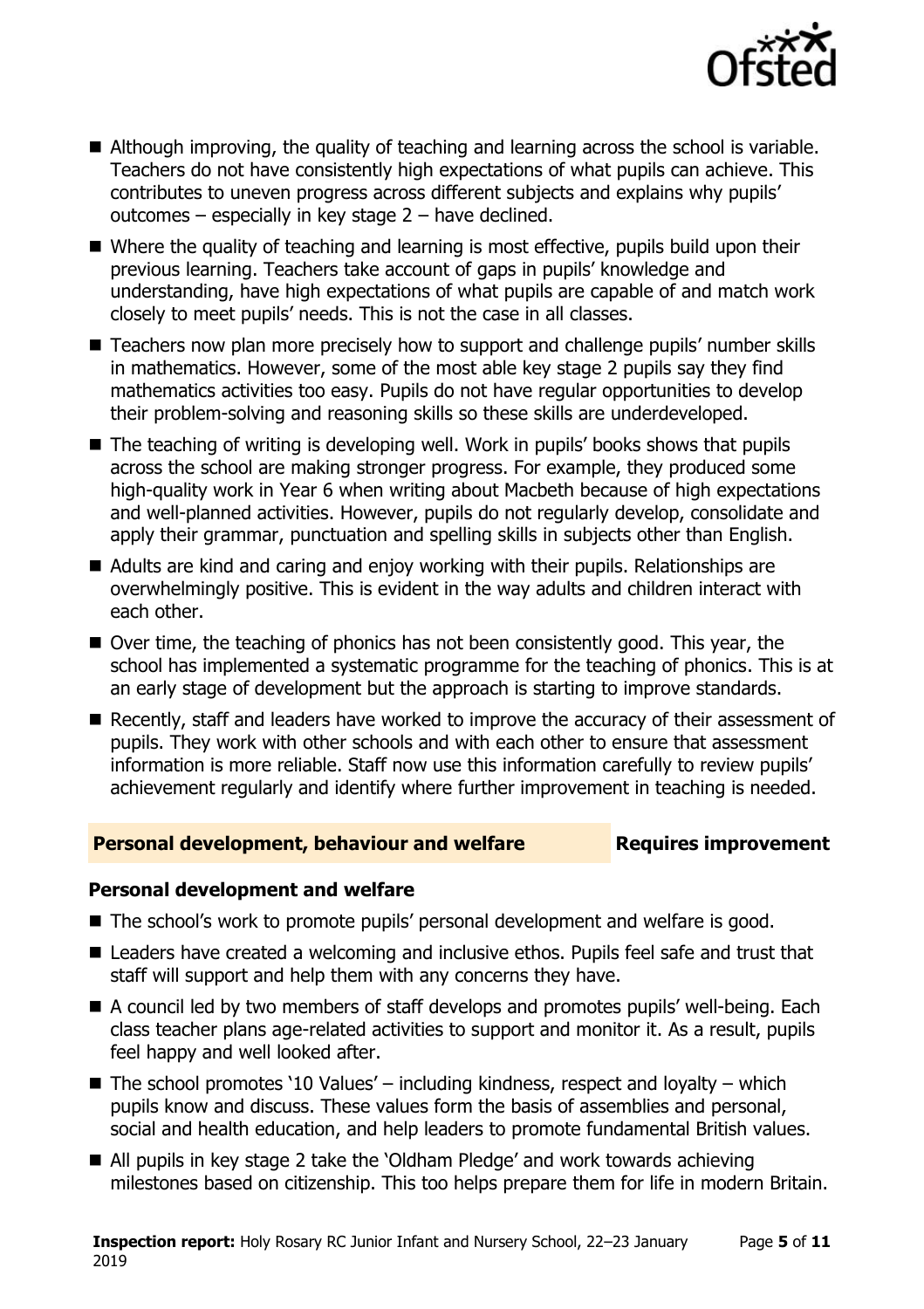

- A breakfast club provides a friendly start to the day for the pupils who participate. Pupils were seen enjoying their breakfast, playing games and interacting with adults. Pupils are provided with opportunities to attend a range of after-school clubs, including dance and choir.
- Pupils know about bullying in its various forms because leaders provide them with activities which teach them about it in classes and assemblies. They say that bullying is rare in the school and they are confident that teachers deal effectively with any issues when they arise.
- **Pupils enjoy taking on a variety of leadership roles. The older pupils take on roles such** as 'chaplain' and 'play leader'. The chaplains lead prayers and organise hymns in assemblies. The play leaders enjoy organising play equipment at lunchtime and supporting younger pupils with play activities. They also give out rewards for good behaviour. This helps them to develop a sense of responsibility for themselves and others.

### **Behaviour**

- The behaviour of pupils requires improvement. Leaders' actions to reduce persistent absence have had a limited impact. Consequently, the proportion of pupils who are persistently absent from school is decreasing too slowly. The attendance of pupils is below the national average.
- School records and discussions with pupils and leaders show that pupils' behaviour has improved over recent years. While incidents of poor behaviour still occur, they do so less frequently. As a result, there have been fewer fixed-term exclusions this year.
- Generally, pupils show good attitudes to learning, work cooperatively in lessons, listen to each other's points of view and help one another with their work. However, this positive behaviour for learning is not evident in every class.
- **Pupils conduct themselves well in and around the school. They are polite and have** good manners. They believe that most pupils behave well and that the school deals effectively with any poor behaviour.
- The vast majority of parents who spoke with inspectors or who responded to the online questionnaire agree that their children are safe, happy and well cared for in school.

### **Outcomes for pupils Requires improvement**

- Over time, pupils' results at the end of key stage 1 have been below average, although in 2018, the difference between the school's results and the national average diminished. The proportion of pupils who achieved greater depth in 2018 was above the national average in writing and mathematics and slightly below it in reading. This was an improvement on the proportions who achieved greater depth in these subjects in 2017.
- Since the previous inspection, pupils have not made consistently good progress. Pupils' attainment in reading, writing and mathematics at the end of key stage 2 was very low in 2016 and 2017. Although a much greater proportion of pupils achieved the expected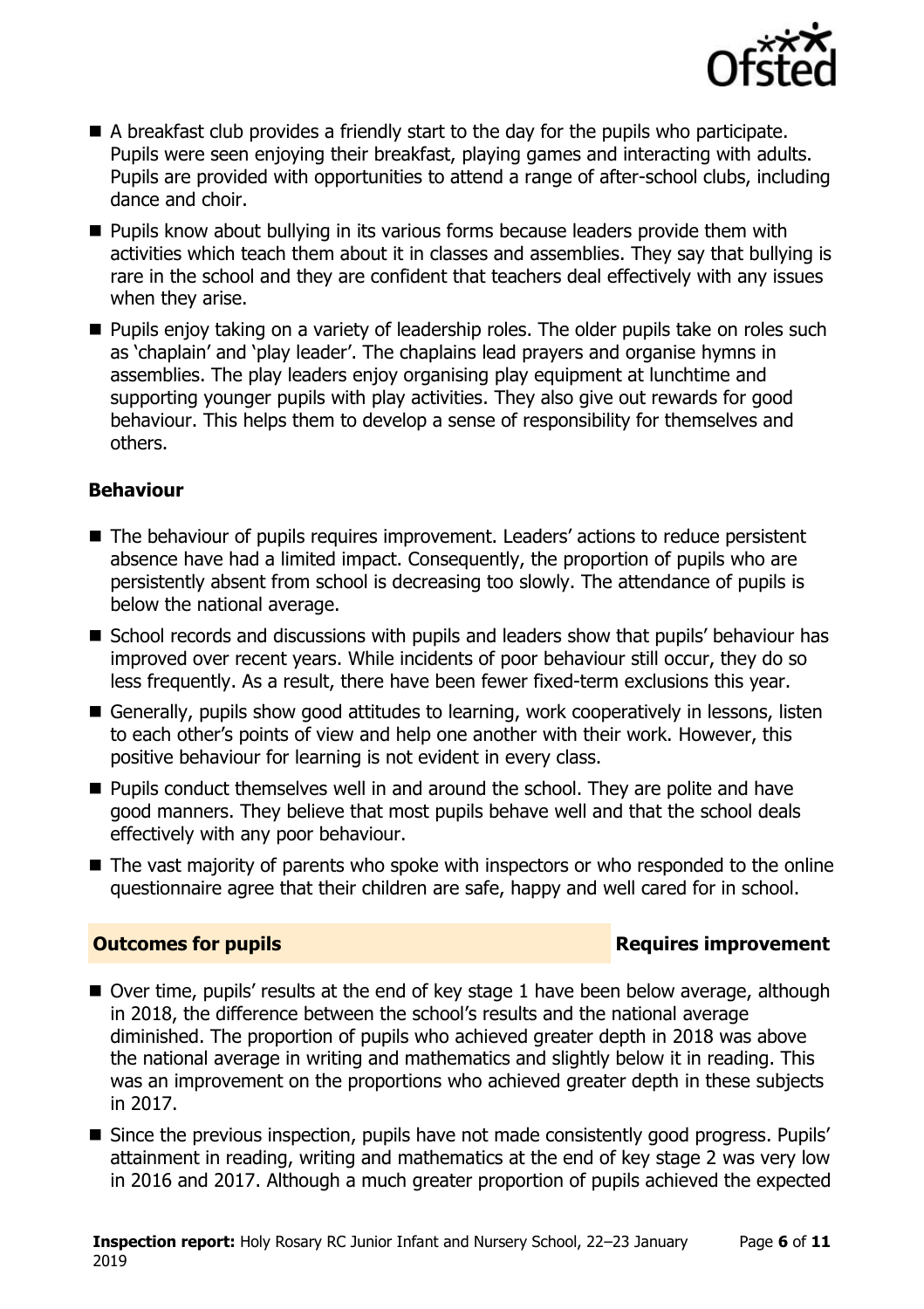

standards in reading, writing and mathematics in 2018, too many pupils still underachieve.

- For the last three years, by the end of key stage 2, pupils' progress in reading and mathematics has been below the national average. Leaders and governors have not acted quickly enough to address this. In writing, pupils' progress has also been below the national average. However, there was an improvement in 2018.
- Work in pupils' books and the school's assessment information show that the progress and attainment of current pupils in most year groups are improving. For example, in Year 6, pupils are making good progress in descriptive writing.
- Disadvantaged pupils do not achieve as well as they should. The school's own assessments and work in pupils' books show that current pupils make better progress. However, the lack of precise assessment information in some subjects sometimes prevents pupils from making more rapid progress.
- Pupils with special educational needs and/or disabilities (SEND) are making good progress relative to their starting points. Staff successfully support these pupils with a range of interventions, although the impact of some of these is not precisely measured. Parents of pupils with SEND speak positively about the support their children receive.
- The proportion of pupils who meet the expected standard in the Year 1 phonics screening check is below the national average and has declined over time. A new systematic whole-school approach to teaching phonics is in place this year. This is having a positive impact and pupils are developing their skills more successfully.
- The school's wider curriculum has been reviewed. At this early stage, there are variations in the quality of learning in subjects such as history and geography while the new approaches become embedded. Pupils' work shows that their progress in some year groups and subjects is improving but this is not the case in all classes.

### **Early years provision Good Good**

- The new leader of early years has a clear understanding of the learning needs of the children and the priorities for further improving the early years provision. Along with her colleagues, she has implemented changes to improve the quality of learning in both the indoor and outdoor areas.
- Children settle into Nursery and Reception classes quickly. This is a result of the effective transition arrangements that are tailored to the needs of each child, including those with SEND.
- A large proportion of children enter the Nursery and Reception classes with knowledge, skills and abilities that are below those typical for their age. This is especially the case in the areas of language and communication, reading and personal, social and emotional development.
- Staff organise well-considered opportunities to develop children's motor skills in both the indoor and outdoor areas. During the inspection, inspectors observed teachers skilfully engaging pupils in a range of activities which developed their gross and fine motor skills using snow and clay. These opportunities – combined with the positive relationships between staff and children – ensure strong engagement and good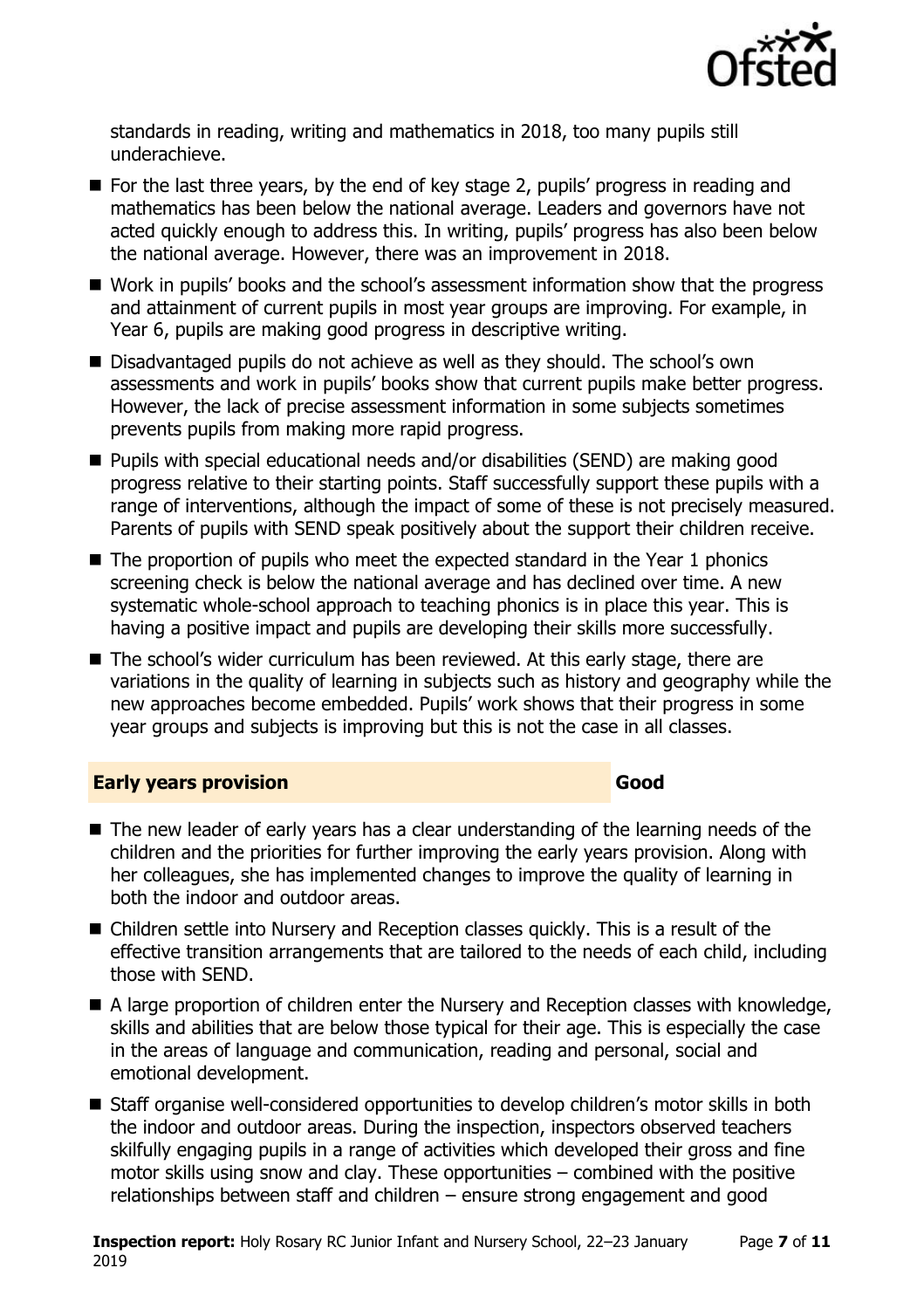

behaviour.

- **Following three years of decline, there was an increase in the proportion of children** reaching a good level of development in 2018. This represents good progress from low starting points when children enter the school.
- Observations, work analysis and assessment information provided by leaders indicate that the majority of current children  $-$  including the most able  $-$  make good progress during their time in the early years. This is because they are supported effectively by all staff who plan activities to deepen their learning.
- Children are provided with good opportunities to develop their reading and writing. Phonics is well taught in a structured and consistent manner, which is helping improve children's reading.
- Children are becoming confident with their mathematics as a result of well-planned activities and the effective use of questioning. For example, during the inspection, staff challenged the pupils to estimate as part of a counting exercise.
- Children are well supervised and cared for in a calm, safe and vibrant environment which has a range of areas in which children can develop their skills. This contributes to their good behaviour and positive attitudes to learning. There is a strong culture of safeguarding in the early years. All statutory requirements for the welfare and safeguarding of children are met.
- Teachers increasingly plan activities that stimulate and engage children. Pupils are keen to undertake activities independently. They also respond well when they are directed by adults. For example, the most able children respond well to effective questioning by teachers.
- Staff liaise closely with parents, who speak positively about communication between home and school. This supports the transition from home to school.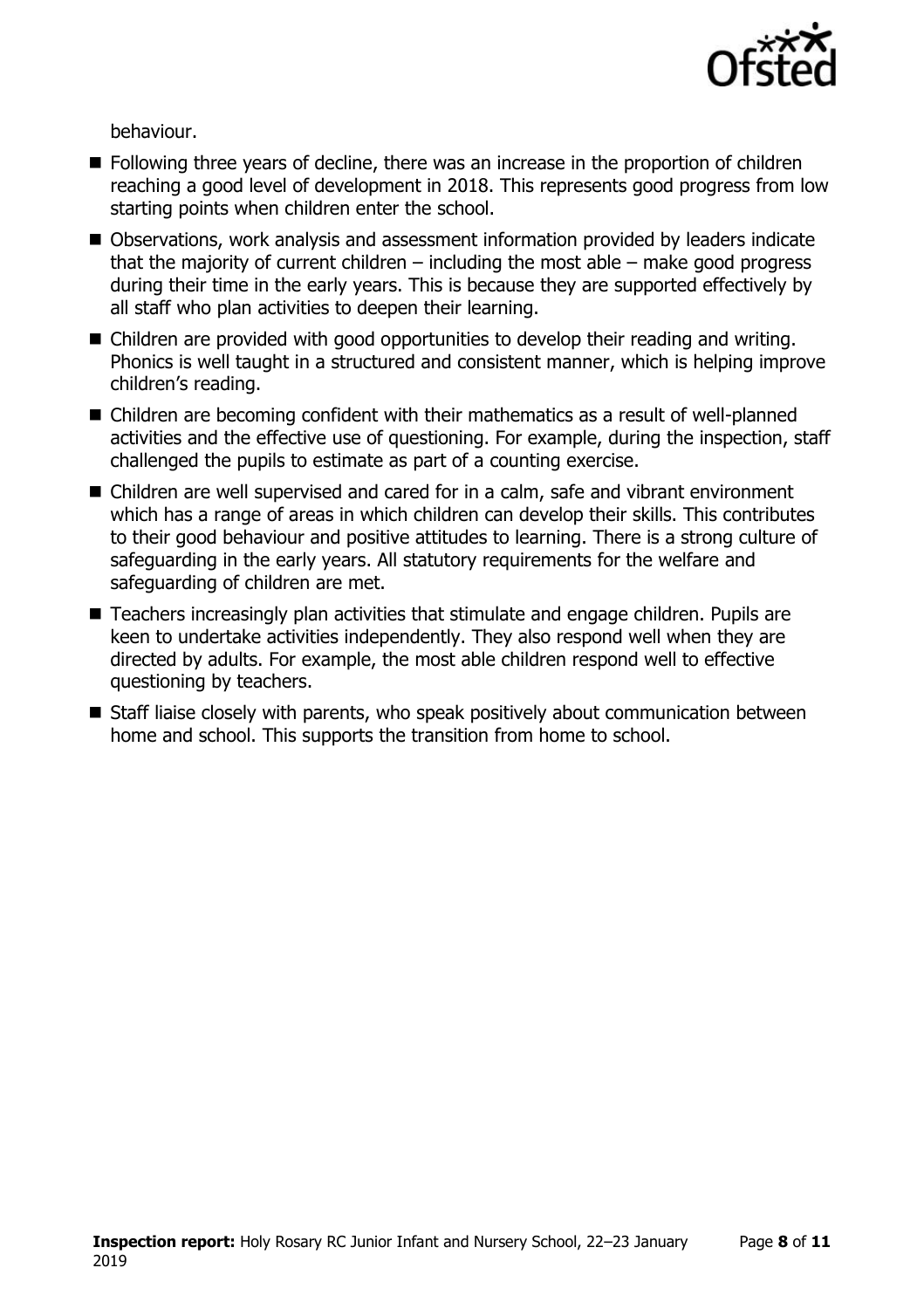

# **School details**

| Unique reference number | 105701   |
|-------------------------|----------|
| Local authority         | Oldham   |
| Inspection number       | 10082067 |

This inspection of the school was carried out under section 5 of the Education Act 2005.

| Type of school                      | Primary                       |
|-------------------------------------|-------------------------------|
| School category                     | Voluntary aided               |
| Age range of pupils                 | 3 to 11                       |
| <b>Gender of pupils</b>             | Mixed                         |
| Number of pupils on the school roll | 239                           |
| Appropriate authority               | The governing body            |
| Chair                               | Paul Devine                   |
| <b>Headteacher</b>                  | <b>Tracy Cavanagh</b>         |
| Telephone number                    | 0161 624 3035                 |
| Website                             | www.holyrosary.oldham.sch.uk/ |
| <b>Email address</b>                | info@holyrosary.oldham.sch.uk |
| Date of previous inspection         | 10-11 September 2014          |

### **Information about this school**

- This school is smaller than the average-sized primary school.
- The proportion of pupils known to be eligible for free school meals is above the national average.
- $\blacksquare$  The proportion of pupils from a minority ethnic background is near the national average. The proportion of pupils who speak English as an additional language is slightly above the national average.
- The proportion of pupils with SEND is near the national average. The proportion of pupils with an education, health and care plan is broadly average.
- The school runs a breakfast club and an after-school club.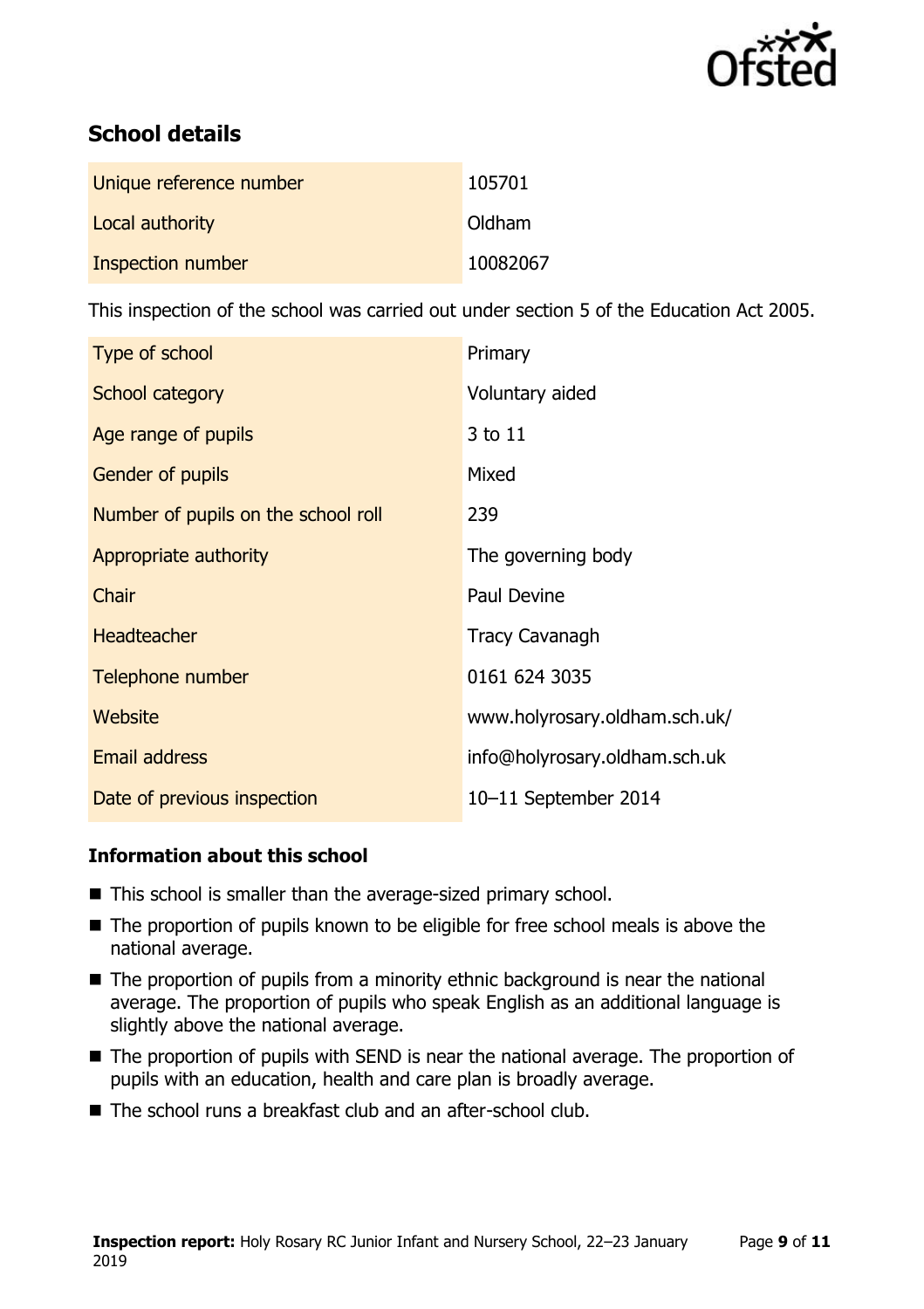

# **Information about this inspection**

- Inspectors observed learning in a range of classes. They held a range of meetings with the headteacher, deputy headteacher, other staff, governors and representatives of the local authority and diocese. They also considered responses to the staff survey.
- A wide range of school documentation was scrutinised by inspectors, including safeguarding records, monitoring records, governors' minutes, self-evaluation documents and records relating to pupils' behaviour and attendance.
- Inspectors scrutinised a range of pupils' work, including during lessons and in meetings with leaders. They observed pupils' behaviour at the breakfast club, at breaktime and at lunchtime.
- **Inspectors gained the views of pupils by speaking to them informally during lessons** and at playtime. The lead inspector also met formally with a group of pupils. The inspectors listened to some pupils read.
- **Inspectors took account of 13 responses to the online questionnaire, Parent View. They** also considered the school's parental questionnaires and spoke to several parents at the start of the school day.

### **Inspection team**

Gary Bevin, lead inspector **Cary Bevin, lead inspector Cary Bevine Inspector** 

**John Daley Contract Contract Contract Contract Contract Contract Contract Contract Contract Contract Contract Contract Contract Contract Contract Contract Contract Contract Contract Contract Contract Contract Contract Con**